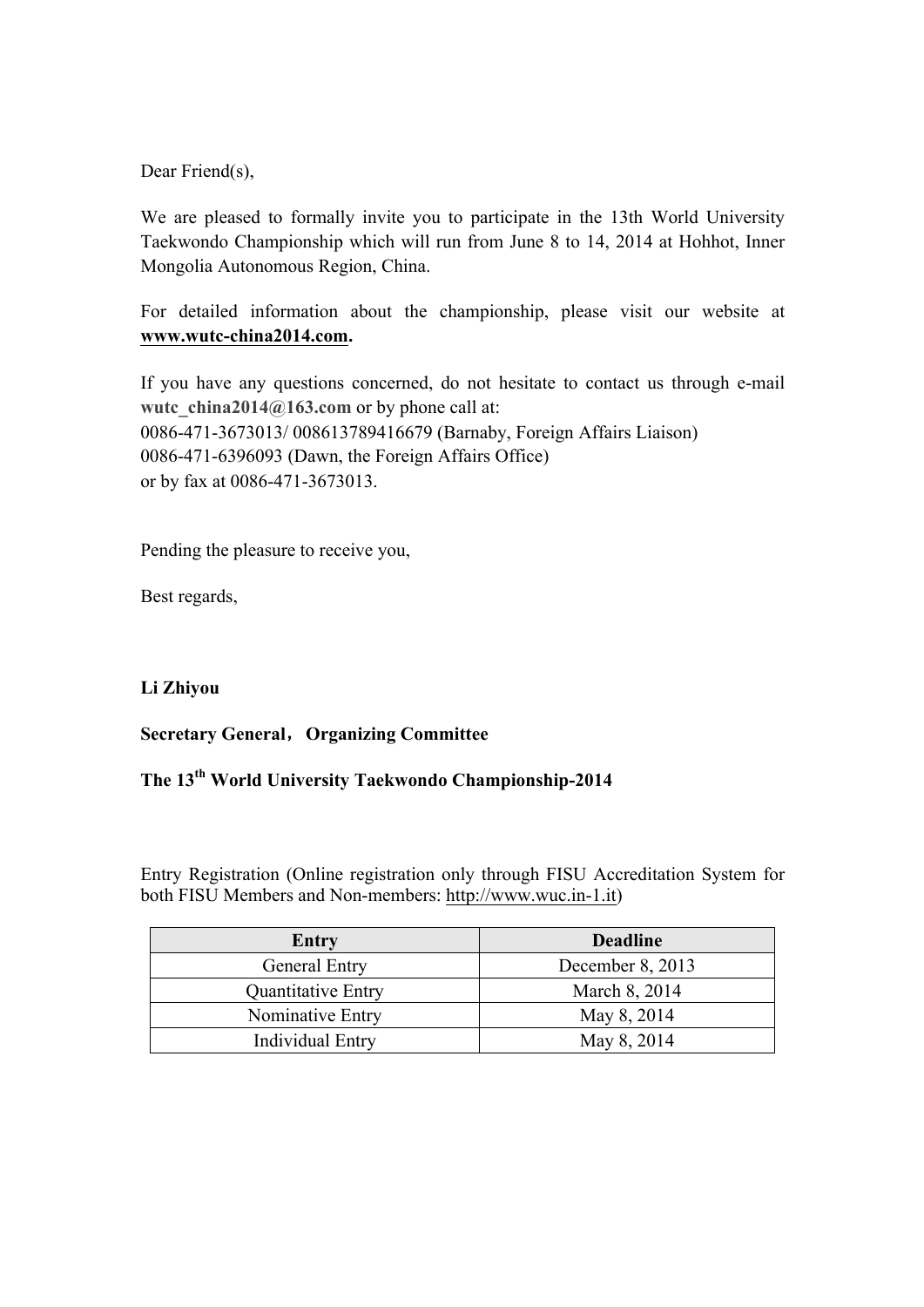# **The 13th World University Taekwondo Championship**

#### **Competition Regulations**

#### **1 Date and Place of the Championship**

The Championship shall be held during June 8-14, 2014 **(Poomsae 8 and 9; Individual Kyrougi 10, 11, 12, 13; Team Kyrougi 14)** in Hohhot, Inner Mongolia Autonomous Region, China.

#### **2 Competition Events**

- 2.1 Poomsae Competition
	- 2.1.1 Men's Individual Category
	- 2.1.2 Women's Individual Category
	- 2.1.3 Men's Team Category- three (3) competitors
	- 2.1.4 Women's Team Category- three (3) competitors
	- 2.1.5 Mixed Team Category (Pair) one (1) man and one (1) woman
- 2.2 Kyorugi Competition
	- 2.2.1 Individual Category

| Men                                 | Women                               |  |
|-------------------------------------|-------------------------------------|--|
| Under 54 kg                         | Under 46 kg                         |  |
| Over 54 kg $&$ Not exceeding 58 kg  | Over 46 kg $\&$ Not exceeding 49 kg |  |
| Over 58 kg $\&$ Not exceeding 63 kg | Over 49 kg $\&$ Not exceeding 53 kg |  |
| Over 63 $kg \&$ Not exceeding 68 kg | Over 53 kg $\&$ Not exceeding 57 kg |  |
| Over 68 kg $&$ Not exceeding 74 kg  | Over 57 kg $&$ Not exceeding 62 kg  |  |
| Over 74 kg $\&$ Not exceeding 80 kg | Over 62 kg $\&$ Not exceeding 67 kg |  |
| Over 80 kg $&$ Not exceeding 87 kg  | Over 67 kg $&$ Not exceeding 73 kg  |  |
| Over 87 kg                          | Over 73 kg                          |  |

## 2.2.2 Team Category

| Men                                 | Women                               |
|-------------------------------------|-------------------------------------|
| Under 54 kg                         | Under 47 kg                         |
| Over 54 kg $\&$ Not exceeding 63 kg | Over 47 kg $\&$ Not exceeding 54 kg |
| Over 63 kg $&$ Not exceeding 72 kg  | Over 54 kg $\&$ Not exceeding 61 kg |
| Over 72 kg $\&$ Not exceeding 82 kg | Over 61 kg $&$ Not exceeding 68 kg  |
| Over 82 kg                          | Over 68 kg                          |

## **3 Qualifications**

Contestants of the championship have to be borne between January 1, 1986 and December 31, 1996 and be registered by their NUSF in 2014.

#### **4 Methods of Participation**

4.1 Each participating delegation is authorized to enter for Kyorugi competition a maximum of sixteen (16) competitors (eight (8) men and eight (8) women)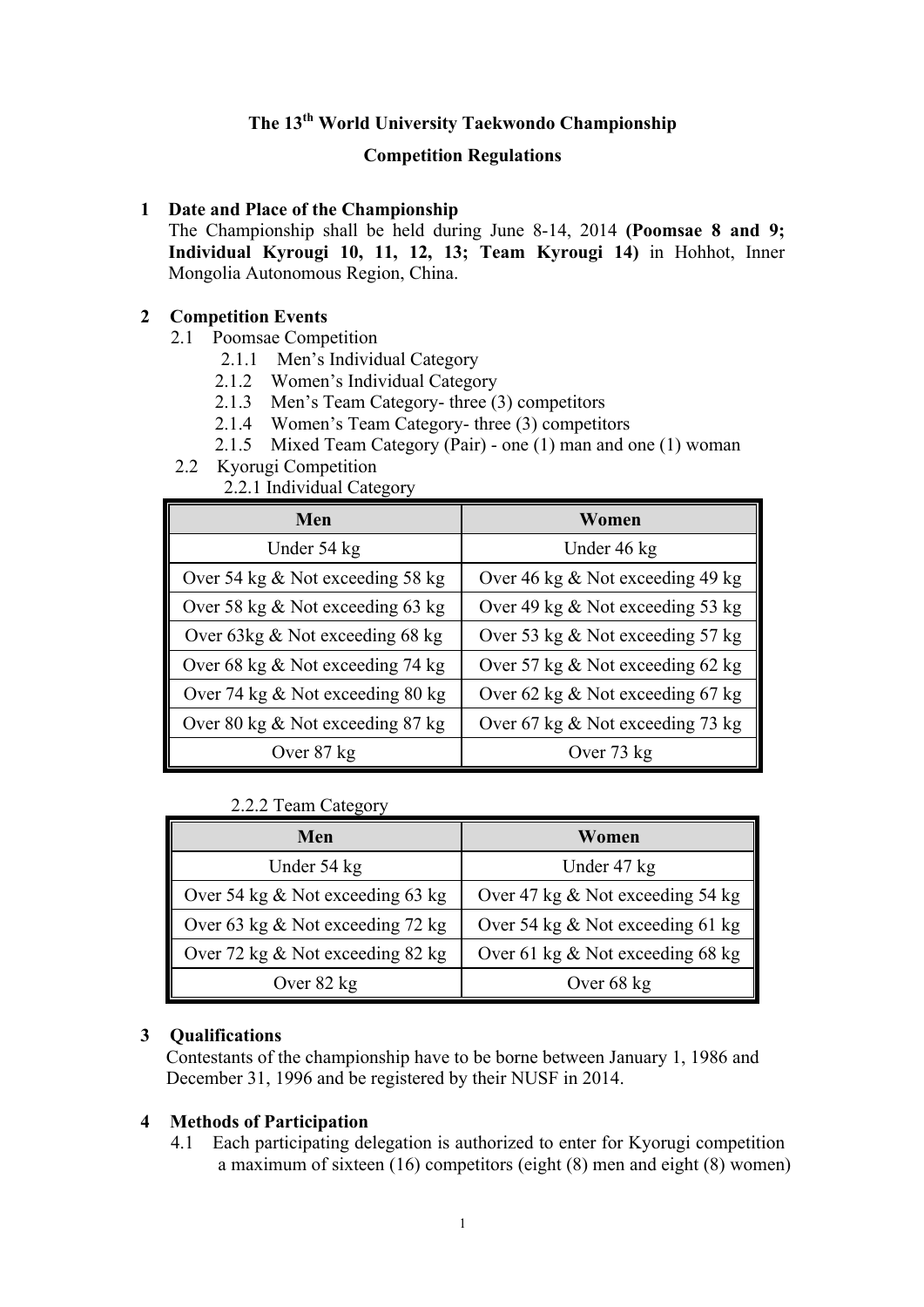and five (5) officials. Each delegation may enter one (1) competitor for Kyorugi competition in each category.

- 4.2 Each participating delegation is authorized to enter for Poomsae competition a maximum of ten (10) competitors (five (5) men and five (5) women) and four (4) officials. Each competitor may compete in more than one category of Poomsae competition.
- 4.3 Each competitor may compete in both Kyorugi, Poomsae and Team.

#### **5 Methods of Competition and Pertinent Requirements**

- 5.1 The 13<sup>th</sup> World University Taekwondo Championship shall be organized in accordance with the latest technical rules and regulations of the WTF.
- 5.2 Poomsae compulsory preliminaries, semi-finals, and the finals are designated as follows and wearing Poomsae Tobuk is strongly recommended:

|                                           | 1 <sup>st</sup> Compulsory | 2 <sup>nd</sup><br><b>Compulsory</b> | 3rd Compulsory |
|-------------------------------------------|----------------------------|--------------------------------------|----------------|
| <b>Division</b>                           | Poomsae                    | Poomsae                              | Poomsae        |
|                                           | (preliminaries)            | (semi-finals)                        | (Finals)       |
| Men's Individual                          | Taegeuk 7 Jang             | Koryo                                | Taeback        |
|                                           | Taegeuk 8 Jang             | Keumgang                             | Pyongwon       |
| Category                                  |                            |                                      |                |
| Women's Individual                        | Taegeuk 5 Jang             | Taegeuk 8 Jang                       | Keumgang       |
|                                           | Taegeuk 6 Jang             | Koryo                                | Taeback        |
| Category                                  |                            |                                      |                |
|                                           | Koryo                      | Taeback                              | Pyongwon       |
| Mixed Team Category                       | Taegeuk 8 Jang             | Kemgang                              | Shipjin        |
| (one man, one woman)                      |                            |                                      |                |
| Men's Team Category<br>(three athletes)   | Taegeuk 8 Jang             | Koryo                                | Taeback        |
|                                           | Taegeuk 7 Jang             | Keumgang                             | Pyongwon       |
|                                           |                            |                                      |                |
| Women's Team Category<br>(three athletes) | Taegeuk 5 Jang             | Koryo                                | Keumgang       |
|                                           | Taegeuk 6 Jang             | Taegeuk 8 Jang                       | Taeback        |
|                                           |                            |                                      |                |

Designated Poomsae

- 5.3 Scoring shall be made in accordance with the rules of the WTF.
- 5.4 Duration of Contest
	- 5.4.1 Poomsae Competition:
		- 5.4.1.1 Individual Category- within two (2) minutes
		- 5.4.1.2 Team Category- within two (2) minutes
		- 5.4.1.3 Mixed Team Category (one (1) man, one (1) woman) within two (2) minutes
		- 5.4.1.4 Preliminaries- one (1) set of Poomsae
		- 5.4.1.5 Semifinals two (2) sets of Poomsae with a one-minute break
		- 5.4.1.6 Finals- two (2) sets of Poomsae with a one-minute break
	- 5.4.2 Kyorugi competition shall apply the single elimination system: Two (2) minutes  $\times$  three (3) rounds with one (1) minute break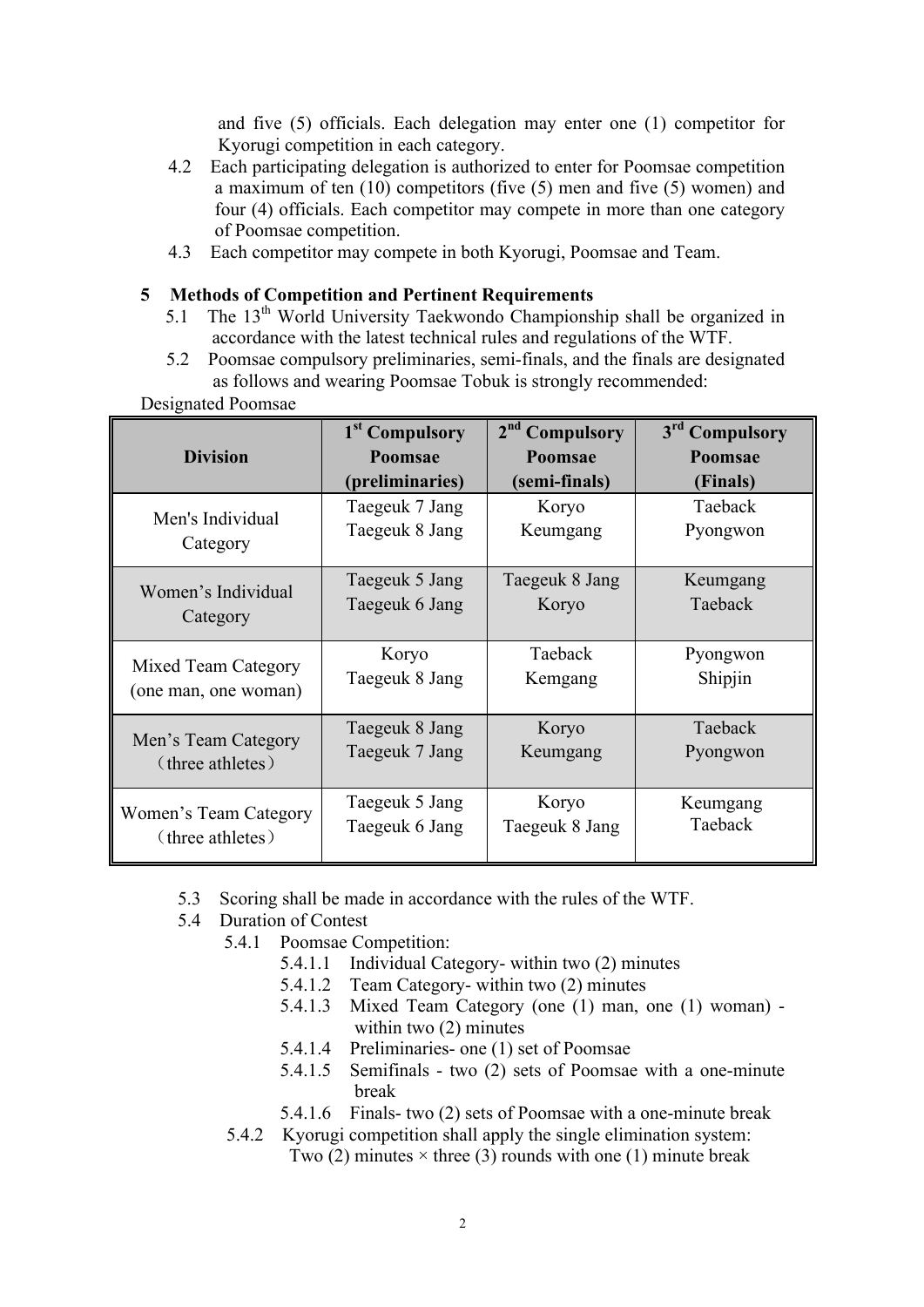- 5.5 The drawing of lots shall be conducted in public immediately after the General Technical Meeting held on June 7, 2014.
- 5.6 Weigh-in for different categories shall be conducted one (1) day prior to the scheduled start of the competition
- 5.7 WTF-approved **KP&P** PSS and **DARTFISH** IVR (Instant Video Replay System) shall be used for the Championship. The Organizing Committee shall provide Protector and Scoring System (PSS) and the headgears to contestants. The contestants are required to bring their own uniforms, sensing socks, gloves, shin and forearm guards, groin guards, and mouthpieces for their personal use.
- 5.8 The participating contestants must bring their health certificates (electrocardiogram and electroencephalogram) issued by hospitals and their accidental injury insurances. In case that any major accidental injuries occur, the Organizing Committee shall provide the athletes with emergency treatment, but take no liability. The pertaining athletes shall pay on their own for the treatment fees.

## **6 Awarding**

- 6.1 Medals will be awarded to the top four (one gold, one silver, two bronze) athletes/teams in the individual and team competitions. Tie third-prize winners shall be set for both the individual and team competition of Kyorugi.
- 6.2 Certificate of Achievement shall be awarded to the top eight (8) athletes/teams in the individual and team competitions.
- 6.3 The Organizing Committee shall award Participation Certificates to all participating athletes.

## **7 Entry**,**Arrival and Departure**

7.1 Entry Registration (Online registration only through FISU Accreditation System for both FISU Members and Non-members: http://www.wuc.in-1.it)

| Entry                     | <b>Deadline</b>  |
|---------------------------|------------------|
| <b>General Entry</b>      | December 8, 2013 |
| <b>Quantitative Entry</b> | March 8, 2014    |
| Nominative Entry          | May 8, 2014      |
| <b>Individual Entry</b>   | May 8, 2014      |

- 7.2 For the Quantitative Entry, the officials, coaches, athletes and medical doctors of each participating delegation are required to submit their names, positions, events, categories, photos  $(32\times40 \text{ mm of } 200 \text{dpi})$ , not larger than 300 kb/per) and the scanning copies of their passports with at least 6 months of validity. All required above are for the purpose of visa application and shall be of electronic edition.
- 7.3 Nominative Entry must be conducted by no later than May 8, 2014 to finalize the participating contestants. In case of any changes, information about the changes must be submitted by no later than May 8, 2014.
- 7.4 Check-in Check-in of the participating delegations shall begin at 08:00 local time on June 6, 2014.
- 7.5 Departure on June 15, 2014